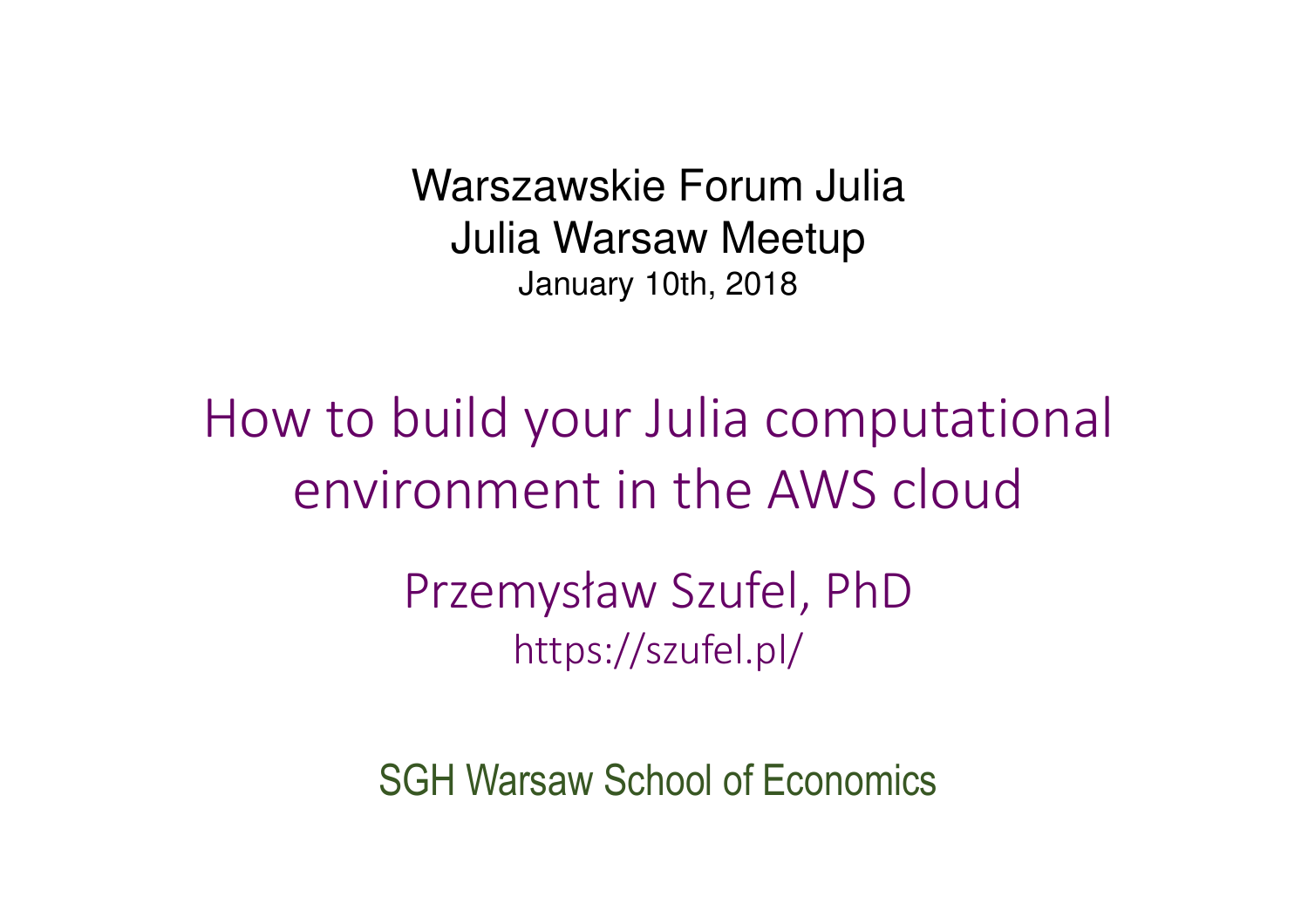## Why the cloud?

- Shorter times to deliver results
	- Dynamically adjust the size of resources to the size of a problem
	- Cost of 10 instances for 10h = cost of 400 instances for 15 minutes
- Cost efficient with AWS EC2 spot
	- 1000 vCPU cores can be bought from \$7 an hour
	- Spot-fleet functionality to manage cost-optimal computations at scale
- Solutions for computational clusters
	- KissCluster lightweight cluster in 2 minutes
	- CfnCluster full-blown numerical computing solution
- Cheap and data storage with fast access S3 (0.023\$/GB-month)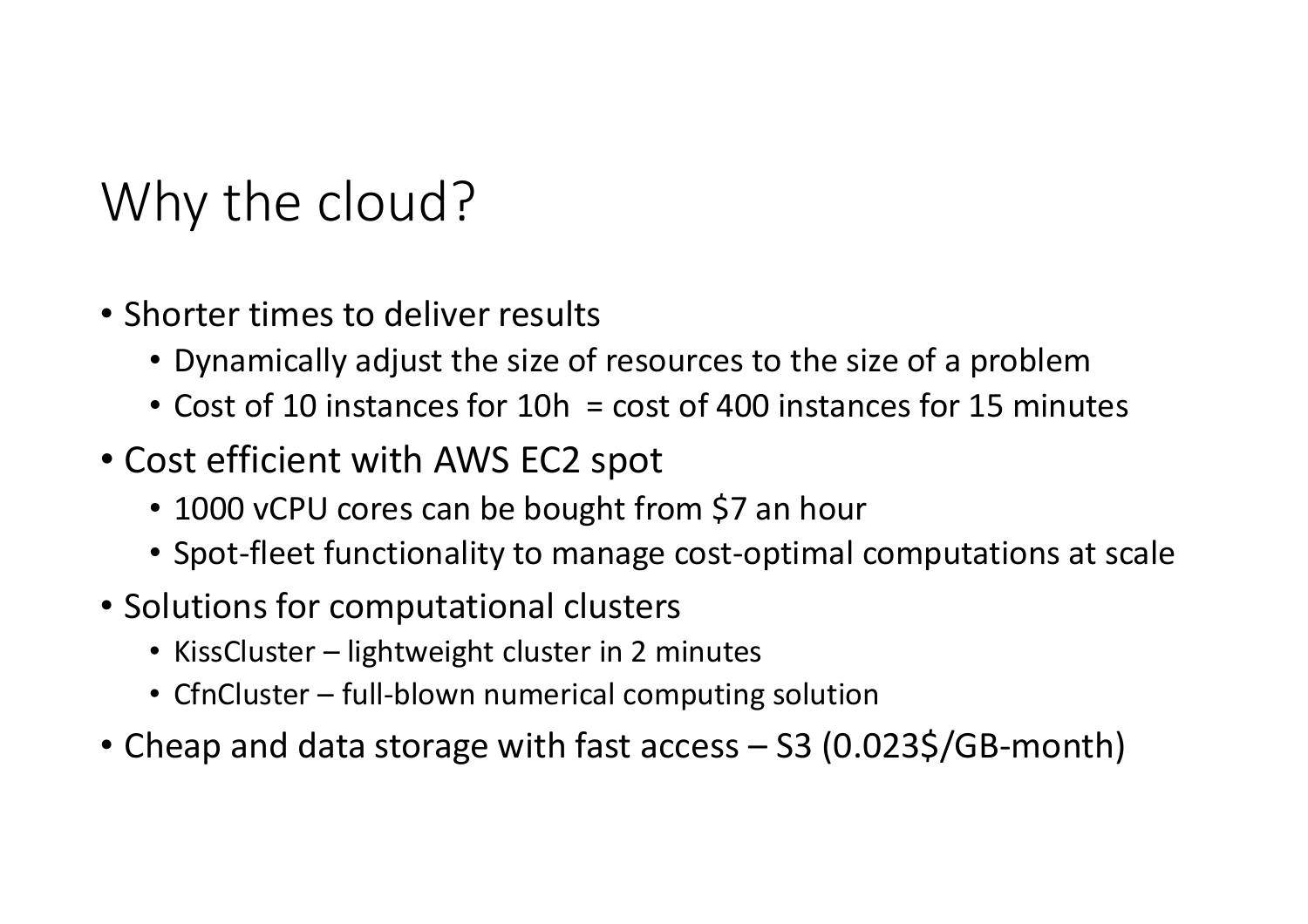#### Agenda

- AWS EC2 options for a computational scientists
- Create an EC2 virtual machine with Julia
- How to build your own Julia machines
- Configure IDE on the cloud
	- Julia Jupyter notebook in headless environments
	- Cloud9 with Julia
- Configure data storage on AWS S3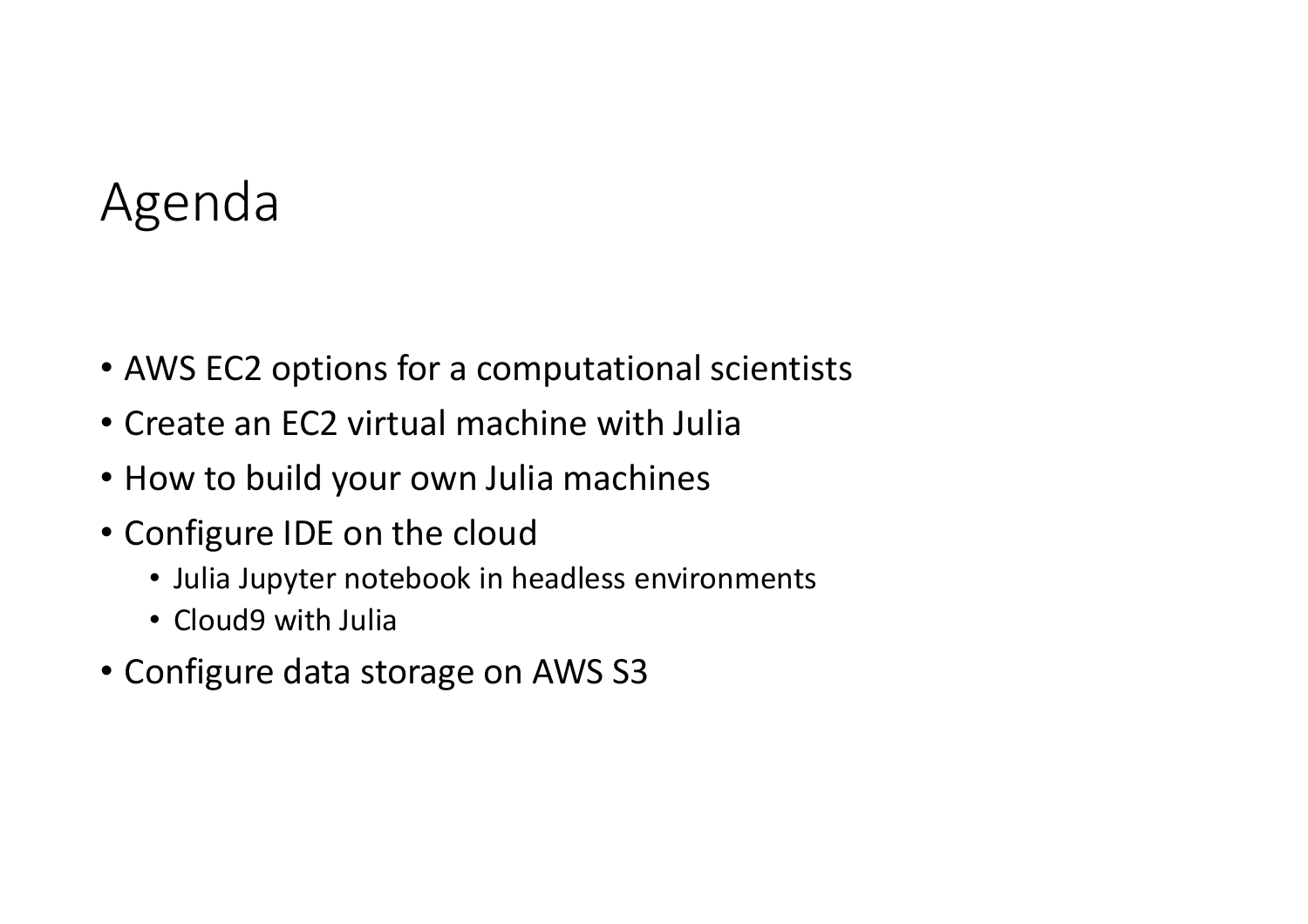#### AWS EC2 instance types for a computational scientist

- Family t2.\*
	- Cheapest, t2.micro free for one year
	- Good for testing and explorative usage
- Family c4.\*, c5.\*
	- Computational power oriented
	- Applications : simulations, numerical computing
- Family r4.\*, x1.\*
	- RAM memory oriented (RAM up to 4TB)
	- Applications with in-memory analytics
- Family m4.\*, m5.\* intermediate between c4.\* and r4.\*
- Family p2.\*, p3.\*, g2.\*
	- GPU computing, (g2.\* more graphics oriented)
	- Applications : deep learning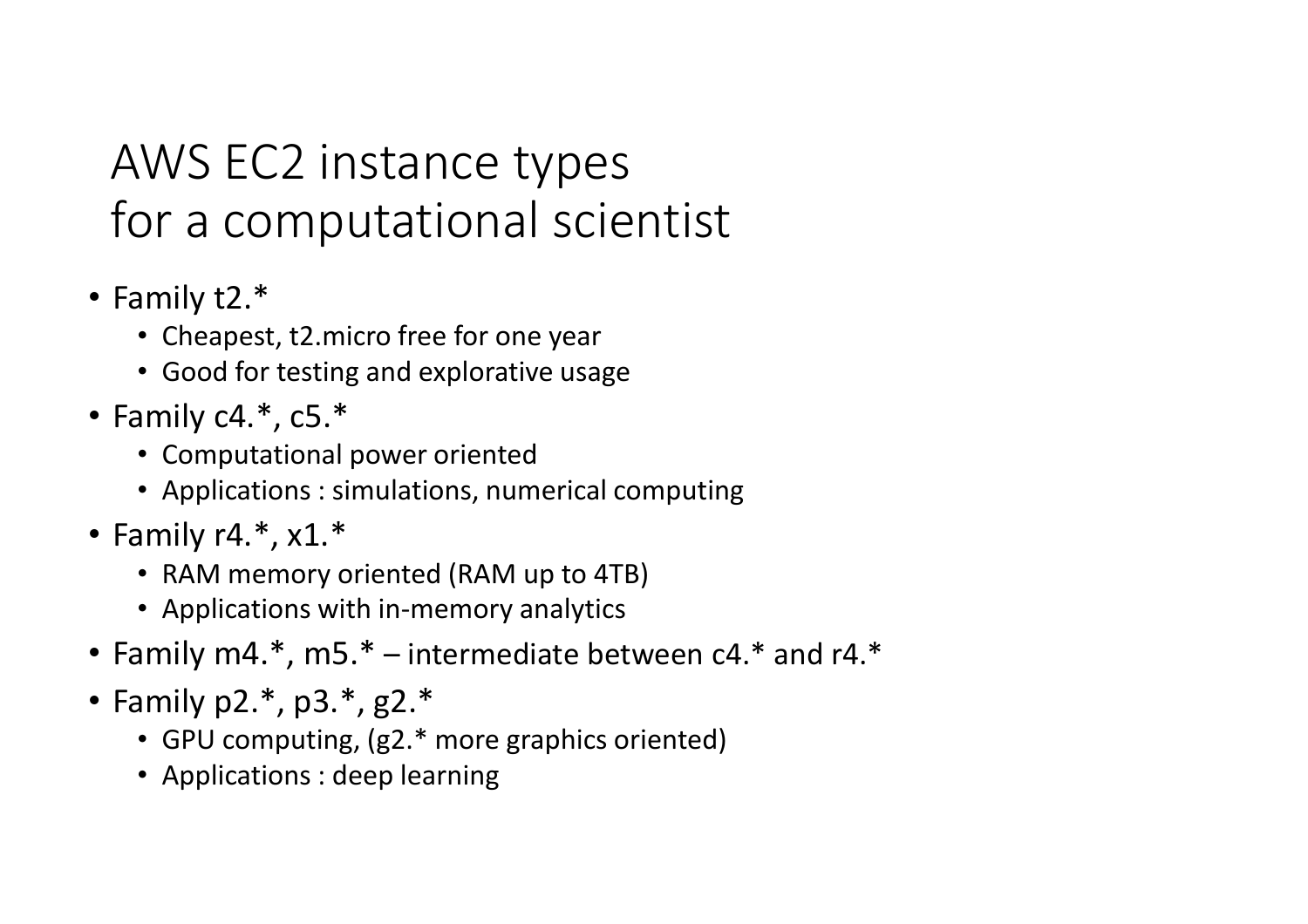#### Preinstalled machine - AMIs

- An Amazon Machine Image (AMI) provides the<br>information required to launch an instance, which is a virtual server in the cloud. You specify an AMI when<br>you launch an instance, and you can launch as many<br>instances from the AMI as you need. You can also<br>launch instances from as many different AMIs as you need.
- An AMI includes the following:
	- A template for the root volume for the instance (for example,<br>an operating system, an application server, and applications)
	- Launch permissions that control which AWS accounts can use the AMI to launch instances
	- A block device mapping that specifies the volumes to attach to the instance when it's launched

*Source: http://docs.aws.amazon.com/AWSEC2/latest/UserGuide/AMIs.html*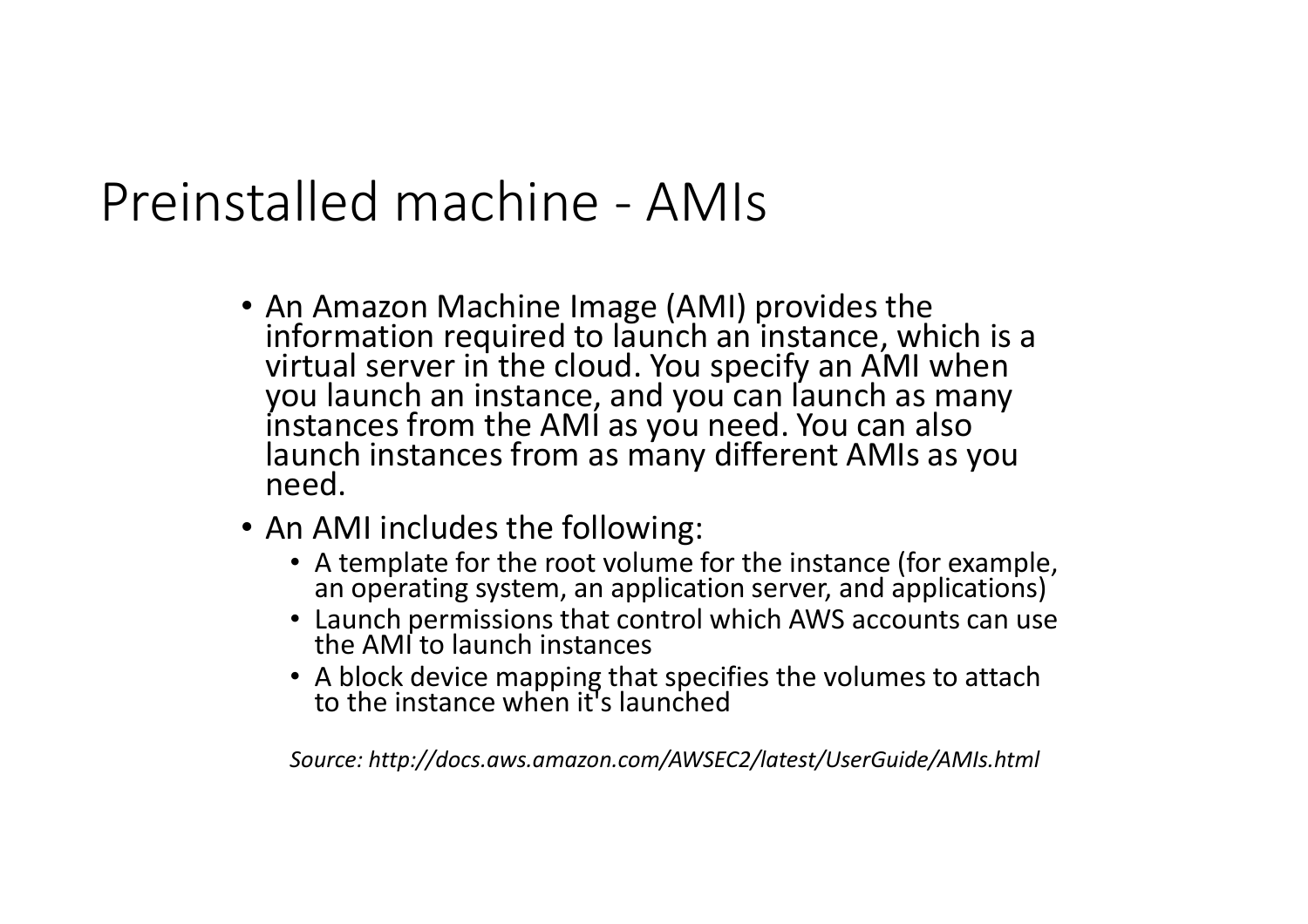Spot auction market

- 80-90% cheaper than regular prices
	- 1000vCPUs can be bought for 7\$ an hour
- Sold through clearing price auction mechanism
- Spot instances run when your bid price exceeds the Spot price
- Spot Prices continuously change independently:
	- in each 36 data centers across 14 geographic regions
	- for each of 90 server types
- In December 2017 Amazon has flattened spot prices to make the predictable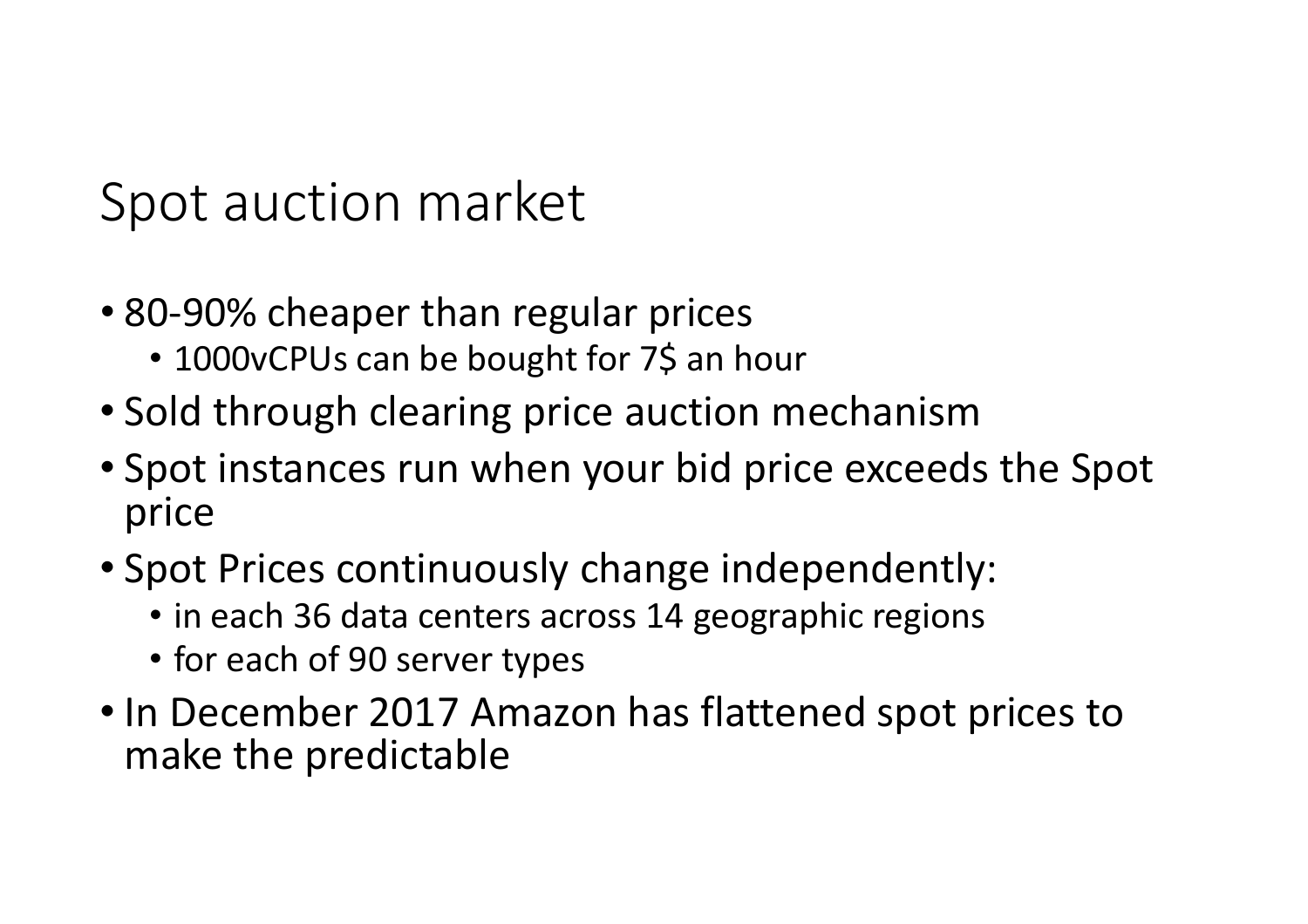### Buy computing resources cheaper with spot

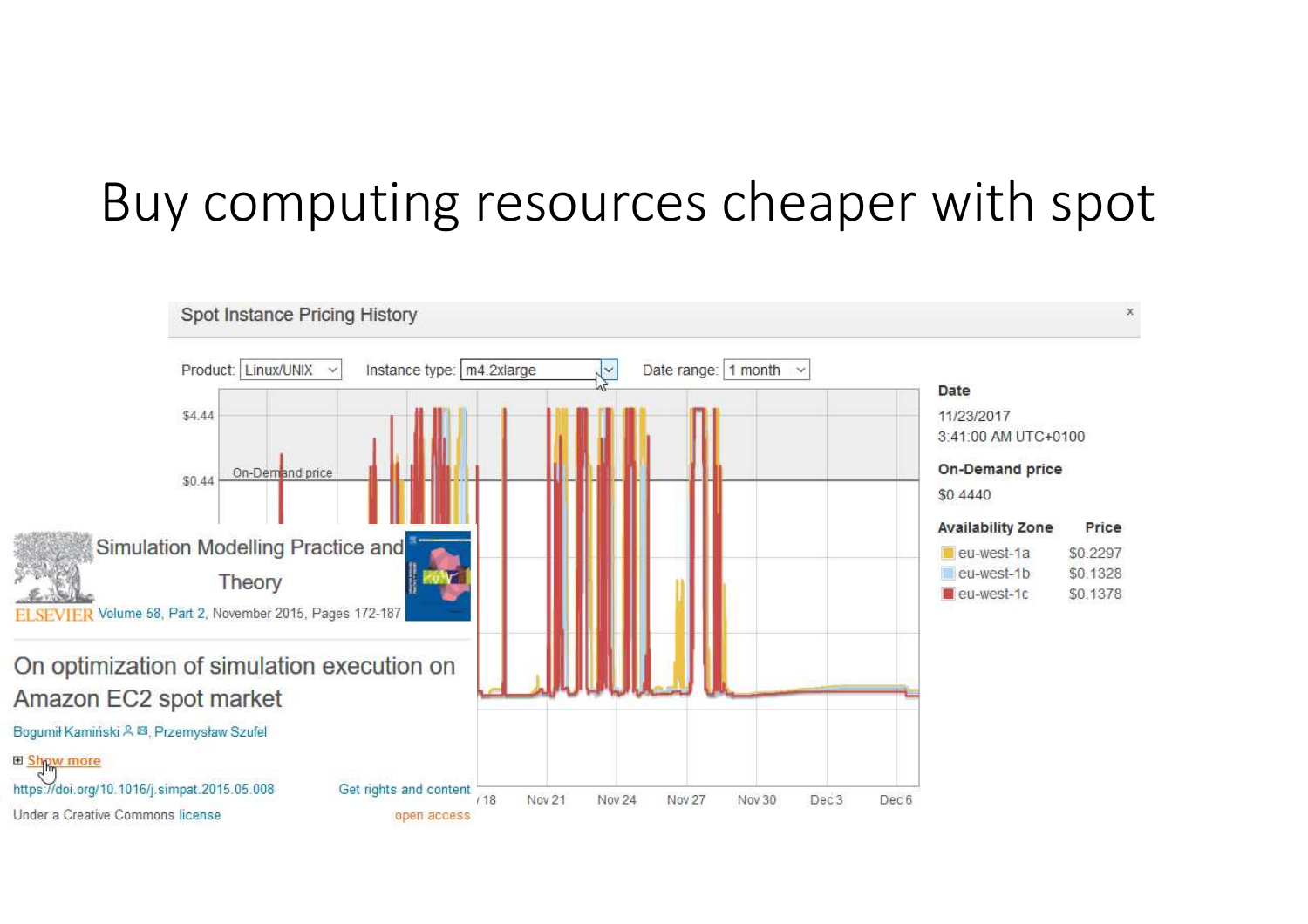## Obtaining Julia for the AWS

- Install from binaries
- Build it yourself

 $\rightarrow$  Beware of incompatibility between different EC2 instance types!

• Use JuliaPro AMIs  $\rightarrow$  Simplest  $\odot$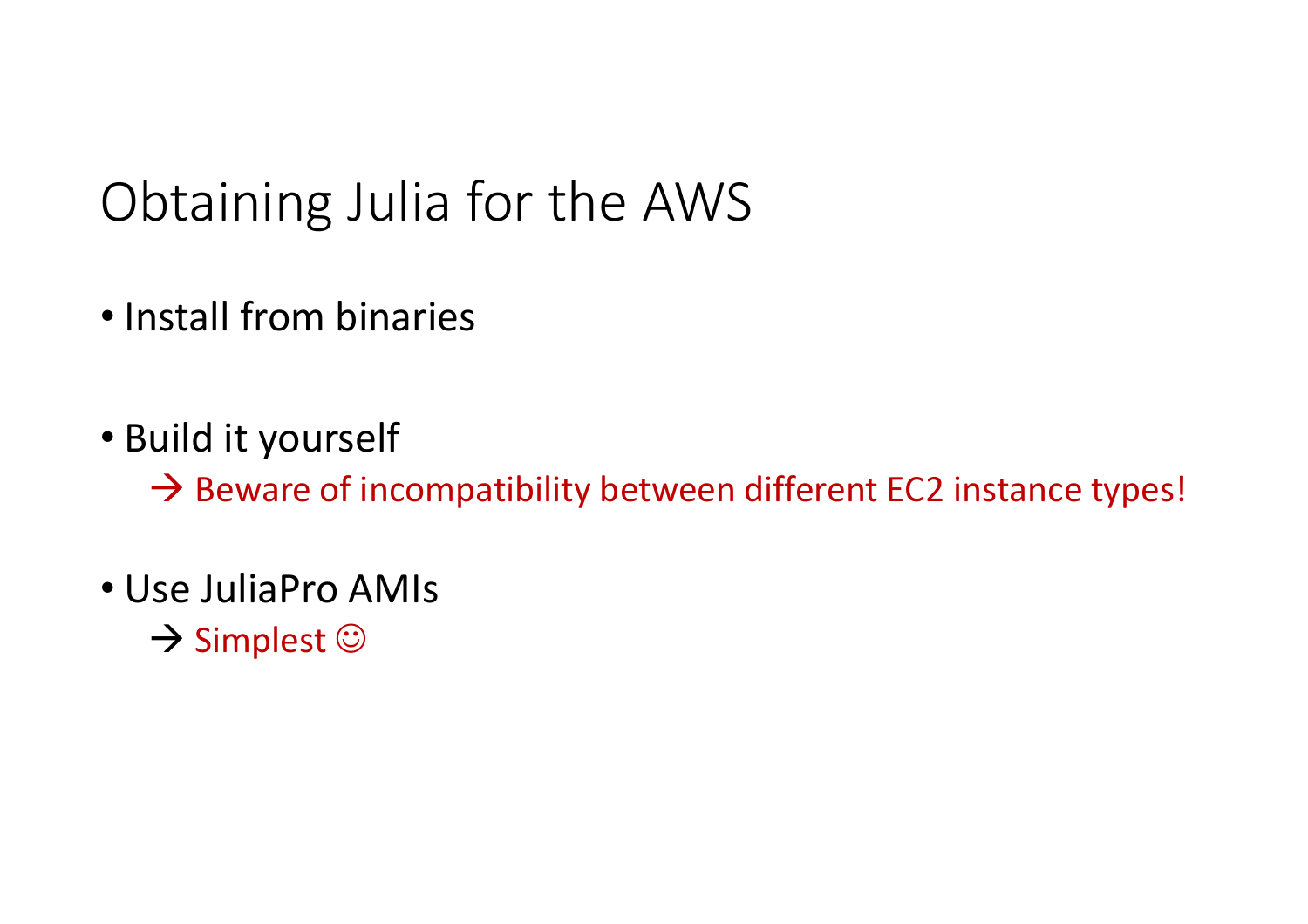## Installing Julia from binaries

```
sudo add-apt-repository ppa:staticfloat/juliareleasessudo apt update
sudo apt install --yes build-essentialsudo apt upgrade
sudo apt-cache show julia
sudo apt install --yes julia julia-doc –y
```
 $\rightarrow$  The binary is usually updated with some delay<br>compared to source code version compared to source code version

*All the examples have been tested on Ubuntu 16*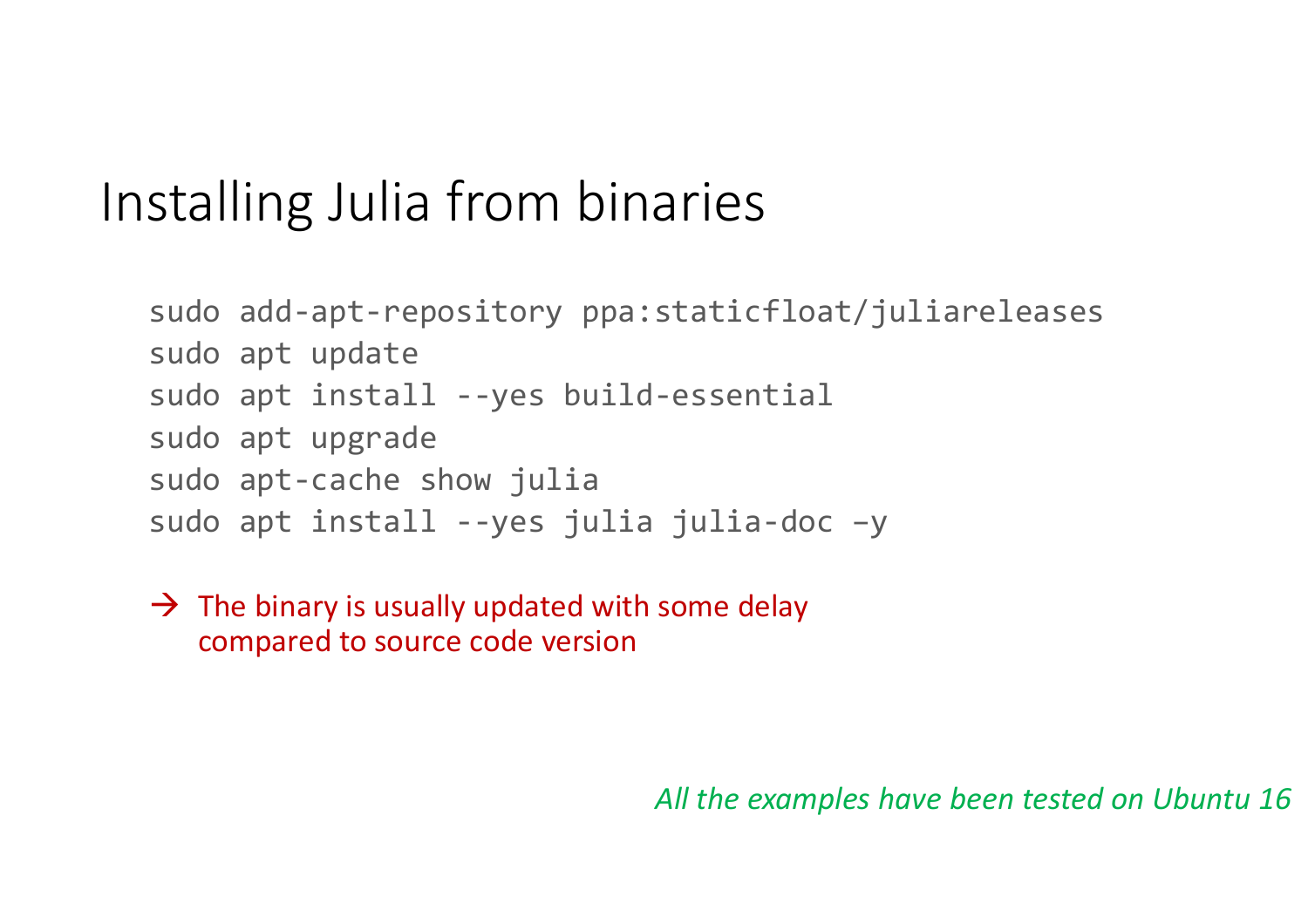# Julia Build it yourself  $(1)$  – prepare the environment

sudo apt-get update

```
sudo apt-get install --yes build-essential python-
minimal gfortran m4 cmake pkg-config libssl-dev htopgit clone git://github.com/JuliaLang/julia.gitcd juliagit checkout v0.6.2
```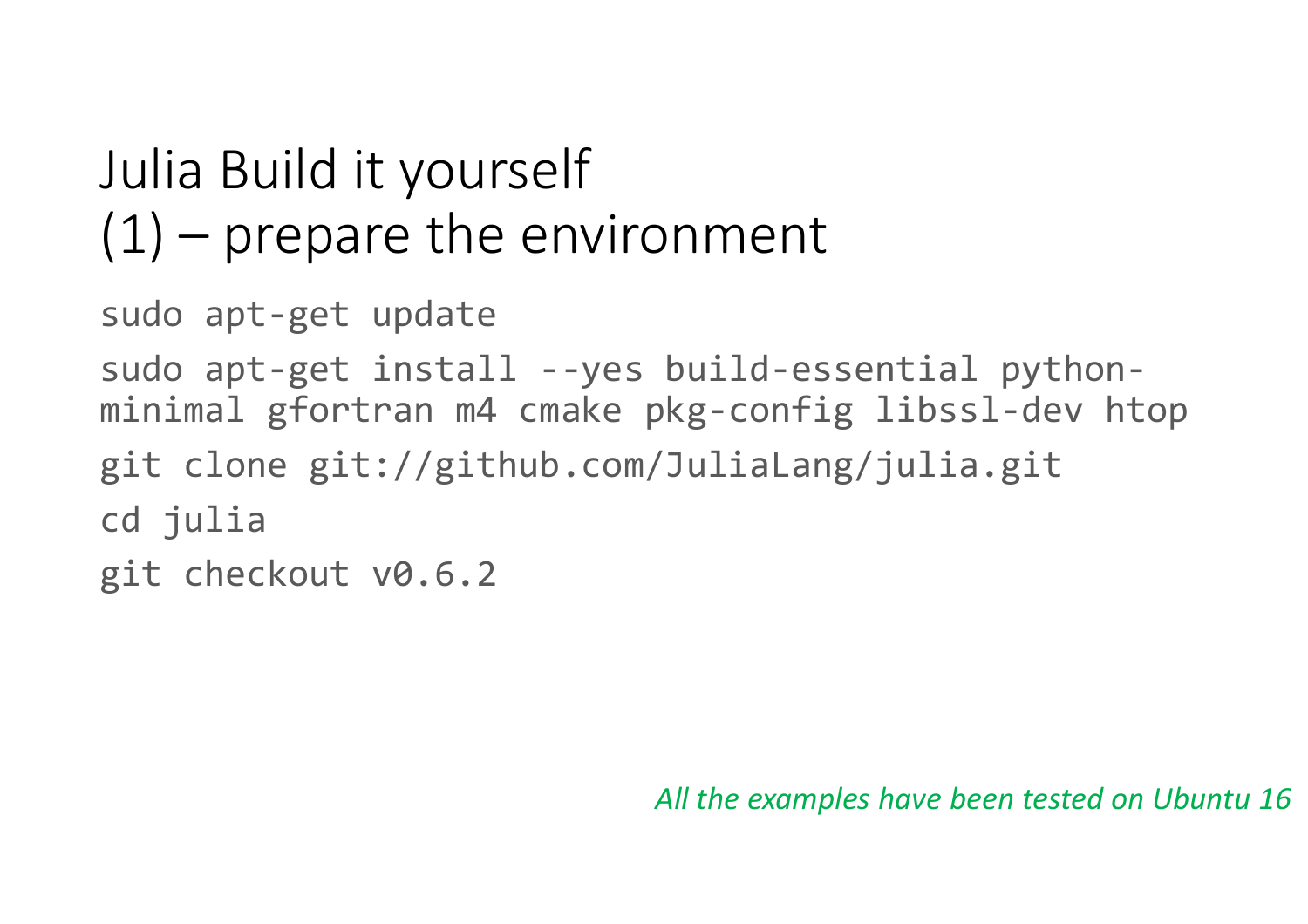## Julia Build it yourself (2) – decide

- Option (1) Build Julia with Open BLAS an Open LIBMmake -j \$((`nproc`-1)) 1>build\_log.txt 2>build\_error.txt
- Option (2) Build Julia with Intel MKL an Open LIBMecho "USE\_INTEL\_MKL = 1" >> Make.user source /opt/intel/bin/compilervars.sh intel64make -j \$((`nproc`-1)) 1>build\_log.txt 2>build\_error.txt
- Option (3) Build Julia with Intel MKL and Intel LIBM

```
echo "USE_INTEL_MKL = 1" >> Make.user
echo "USE_INTEL_LIBM = 1" >> Make.user
source /opt/intel/bin/compilervars.sh intel64
make -j $((`nproc`-1)) 1>build_log.txt 2>build_error.txt
```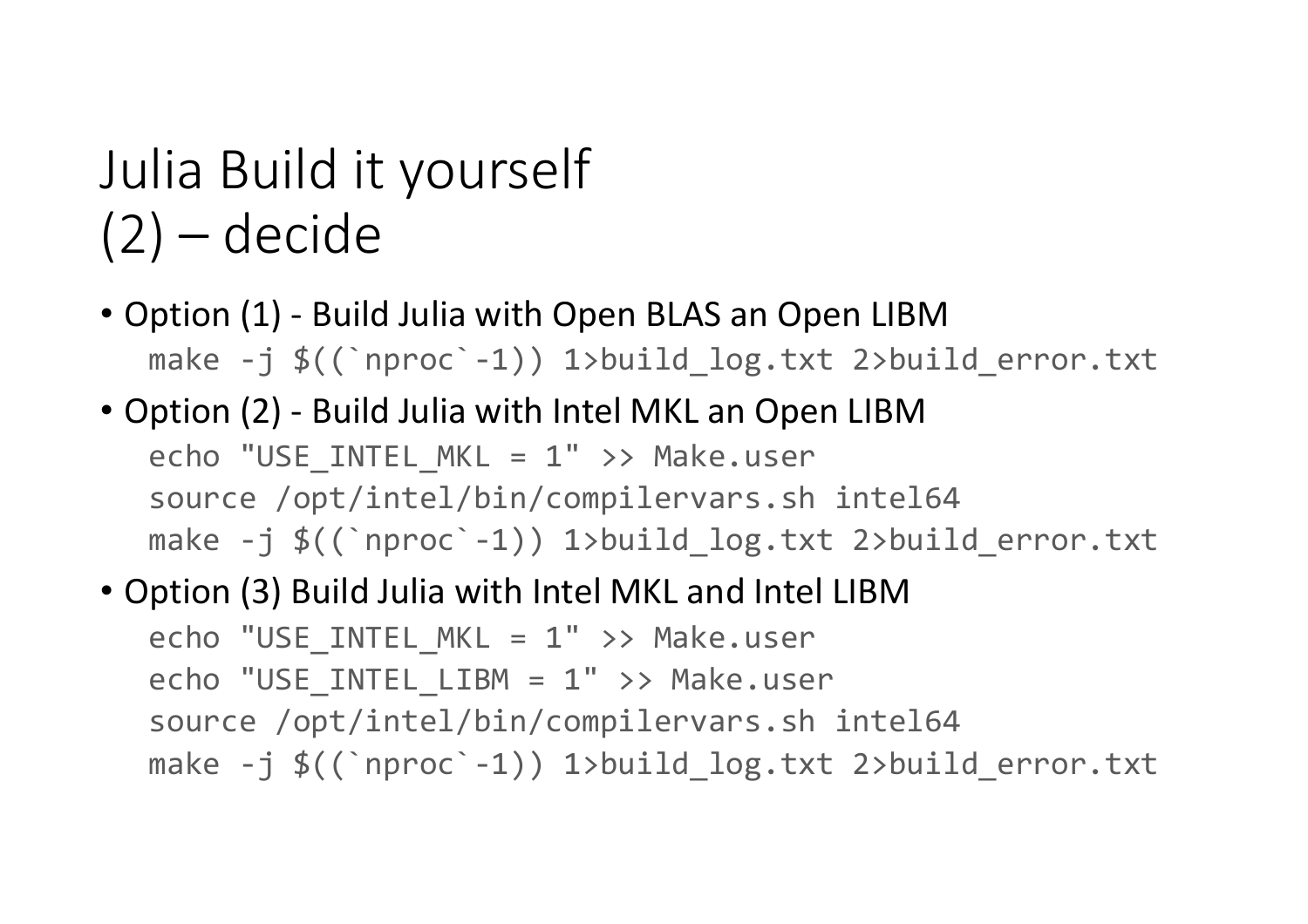## IDE options for Julia in the cloud

- Terminal (vim, emacs, nano, etc…)
- Jupyter notebook
	- > has syntax support
	- $\rightarrow$  remember that you are running in headless mode
- Cloud9
	- > currently no syntax support except for highlighting
	- A collaborative code editing, collaborative Julia REPL
	- $\rightarrow$  works with networks that block SSH connections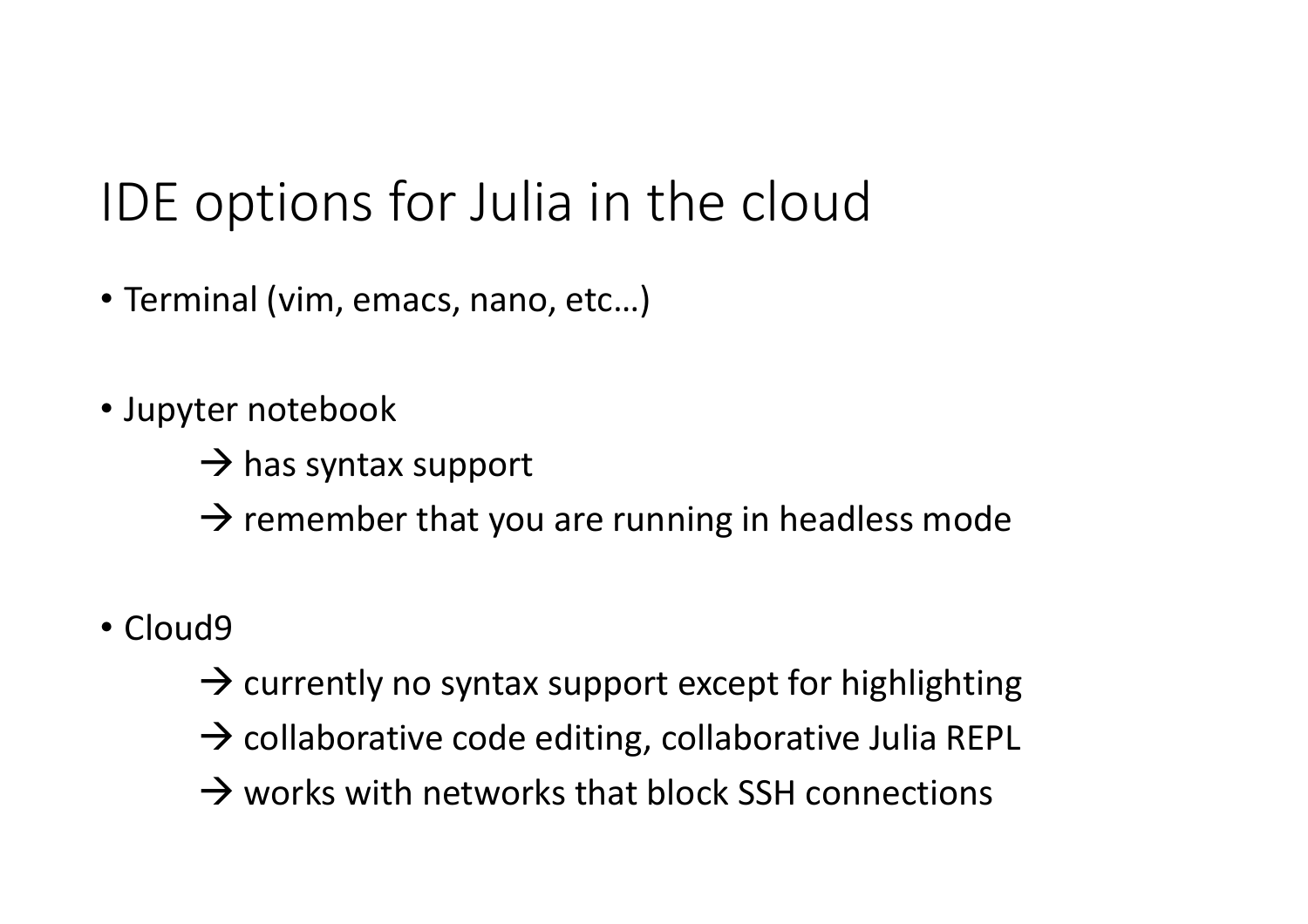### Jupyter notebook in headless mode…

sudo ln -s /home/ubuntu/julia\_path/julia /usr/local/bin/julia ssh -i keyfile.pem -L 8888:127.0.0.1:8888 ubuntu@ec2-18-217-153-198.us-east-2.compute.amazonaws.com

Now run either of the commands (depending on the Jupyter location):

- .local/bin/jupyter notebook
- ~/.julia/v0.6/Conda/deps/usr/bin/jupyter notebook

or from Julia console

```
using IJulia
notebook(detached=true)
run(`$(IJulia.notebook_cmd[1]) notebook list`)
```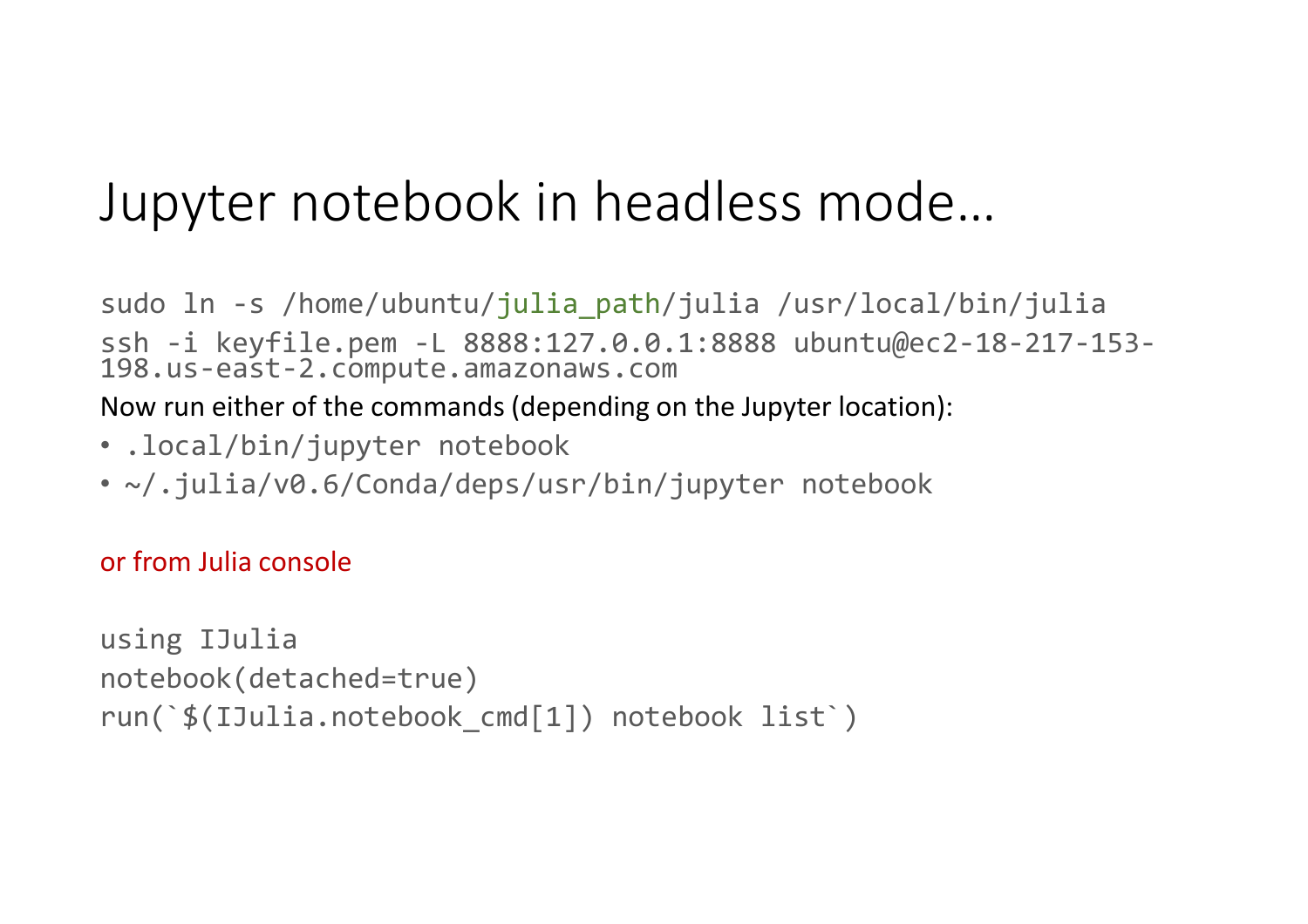## Setting up Cloud9 on AWS for Julia

- 1. Prepare a Linux machine with installed Julia
- 2. Install node.js

sudo apt updatesudo apt install nodejs-legacy

- 3. Make sure that your server is accepting external SSH connections
	- configure instance Security Group to accept SSH connections from 0.0.0.0/0
- 4. In the AWS console go to Cloud9 service and start creating a new environment.
	- 1. Select the "Connect and run in remote server (SSH)" option<br>2. user name: ubuntu
	- 2. user name: ubuntu<br>3. Provide the host na
	- 3. Provide the host name of your EC2 instance
- 5. Configure SSH authorization.<br>1. "Environment settings"  $\rightarrow$  "Com
	- 1. "Environment settings" → "Copy key to clipboard" to copy the key<br>2 Onen in terminal an SSH connection to your remote server
	- 2. Open in terminal an SSH connection to your remote server.
	- 3. echo [paste-key-here] >> ~/.ssh/authorized\_keys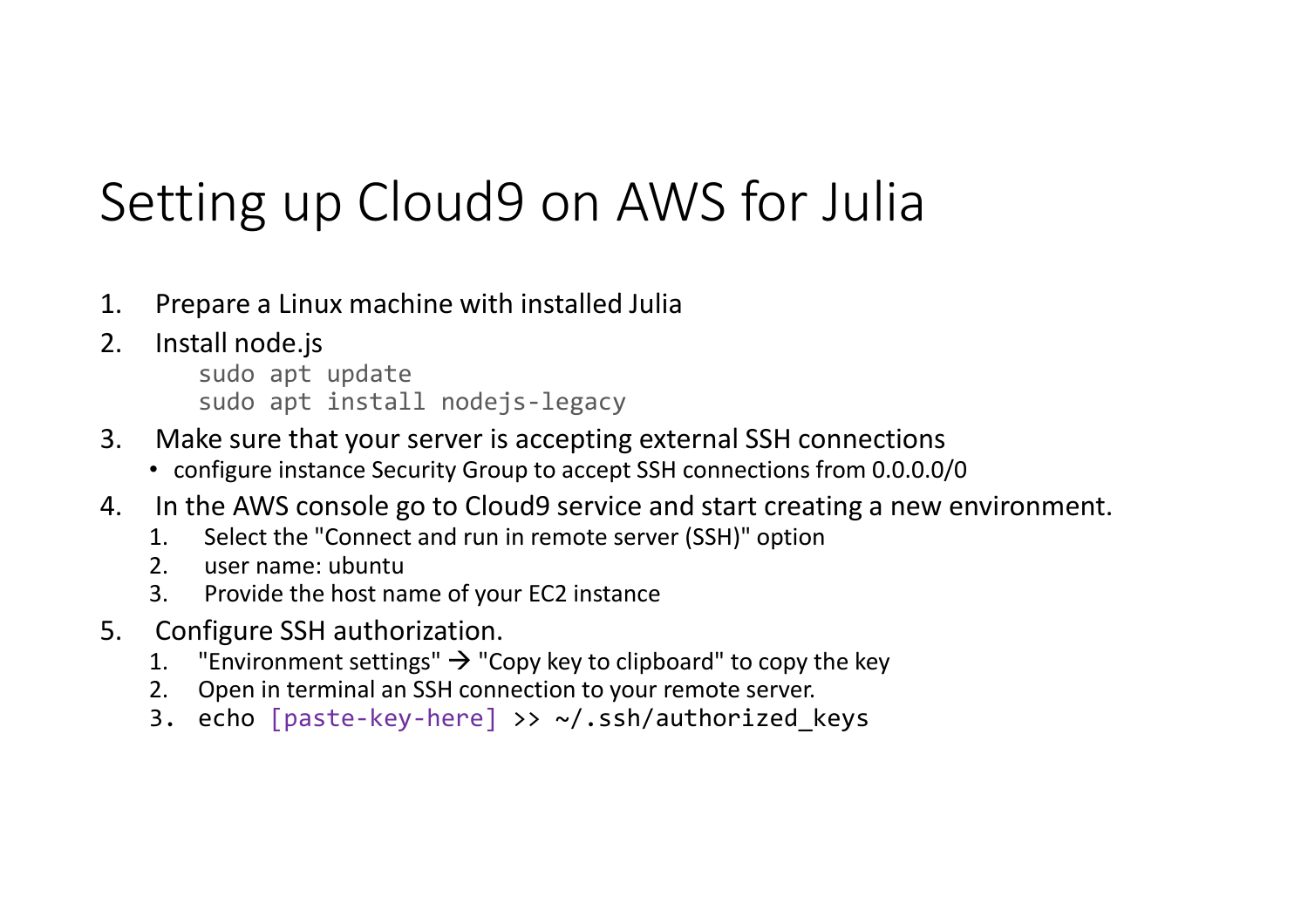# Configuring Cloud9 Runner for Julia (1)

| a.          | <b>AWS Cloud9</b><br>File<br>Edit<br>Goto<br>View<br>Find  | Run<br>Tools<br>Window                                                   | Run<br>Preview<br>Support                                                                    |
|-------------|------------------------------------------------------------|--------------------------------------------------------------------------|----------------------------------------------------------------------------------------------|
| Environment | 目<br>券、<br>Welcome<br>Julia<br>vΤ<br>JuliaPro-0.6.2.1<br>r | Run<br>Run Last<br>Run With<br>Run History                               | Alt-FS<br>FS.<br>$\ddot{c}$                                                                  |
| Navigate    |                                                            | Run Configurations<br>Show Debugger at Break                             | $C++$<br>٠<br>CoffeeScript<br>Go<br>Java                                                     |
| Commands    |                                                            | <b>Build</b><br>Cancel Build<br><b>Build System</b><br>Show Build Result | Ctrl-B<br>Node.js<br>Ctrl-Shift-C<br>PHP (built-in web server)<br>٠<br>PHP (cli)<br>Python 2 |
|             |                                                            | Automatically Build Supported Files<br>✔ Save All on Build               | Python 3<br>Ruby<br>Shell command<br>Shell script                                            |
|             |                                                            |                                                                          | New Runner                                                                                   |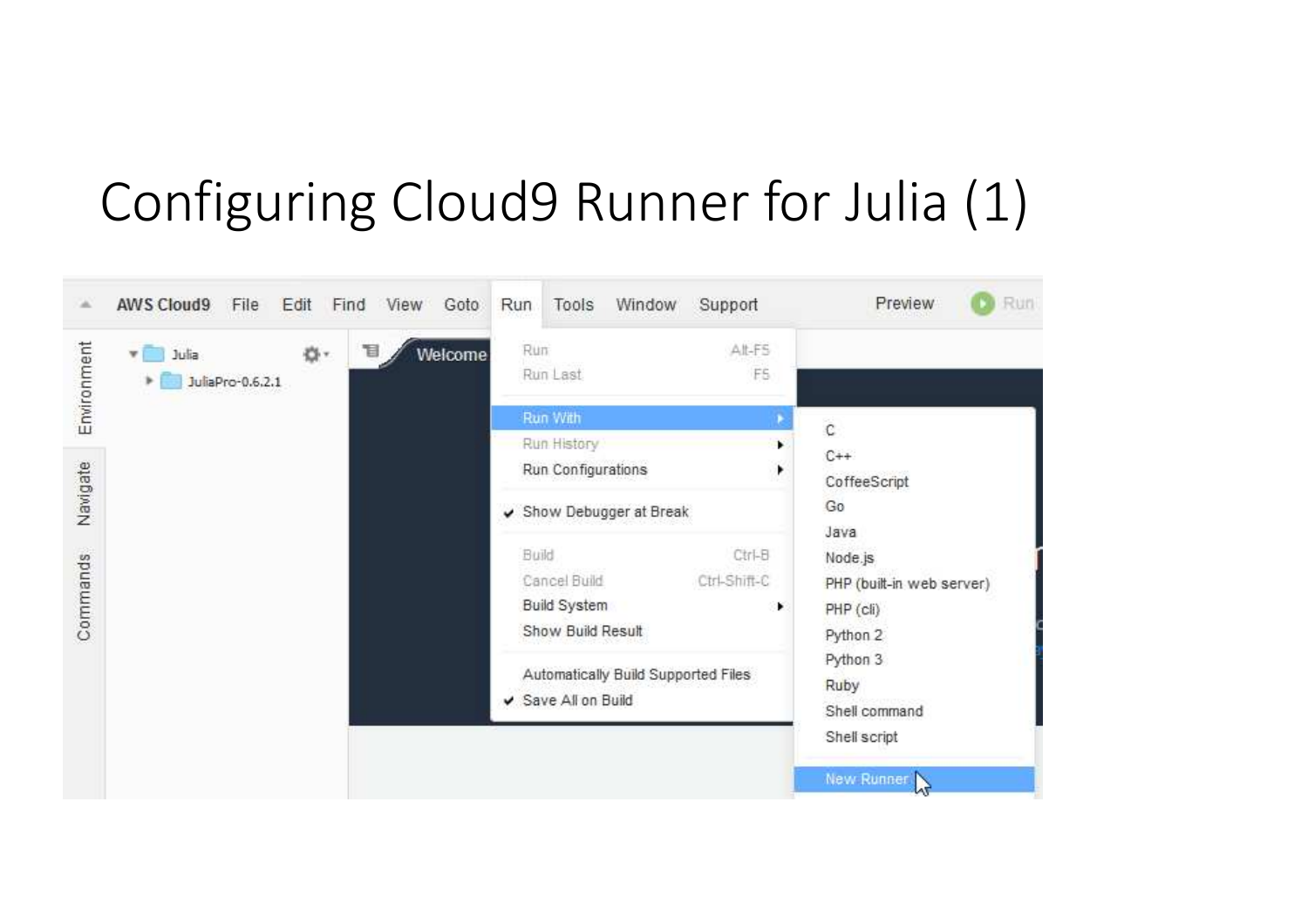## Configuring Cloud9 Runner for Julia (2)

|                                     | <b>AWS Cloud9</b><br>Edit<br>File                 | Run<br>Preview<br><b>COL</b><br>Share<br>Run<br>Window<br>Find<br>View<br>Goto<br>Tools<br>Support                                                                                                                                                                                                             |                                         |
|-------------------------------------|---------------------------------------------------|----------------------------------------------------------------------------------------------------------------------------------------------------------------------------------------------------------------------------------------------------------------------------------------------------------------|-----------------------------------------|
| Environment<br>Navigate<br>Commands | 投,<br>Julia<br>$\nabla$<br>JuliaPro-0,6,2,1<br>×. | $\bullet$ $\oplus$<br>目<br><b>My Runner.run</b><br>Welcome<br>$\times$<br>$\mathbf{1}$<br>ί<br>$\overline{2}$<br>"cmd" : $["julia", "$file", "$args"]$ ,<br>3<br>"info" : "Started \$project_path\$file_name",<br>"selector" : "source.jl"<br>$\overline{4}$<br>5<br>$\left\{ \right\}$<br>6<br>$\overline{7}$ | Collaborate<br>Outline<br>AWS Resources |
|                                     |                                                   |                                                                                                                                                                                                                                                                                                                | Debugger                                |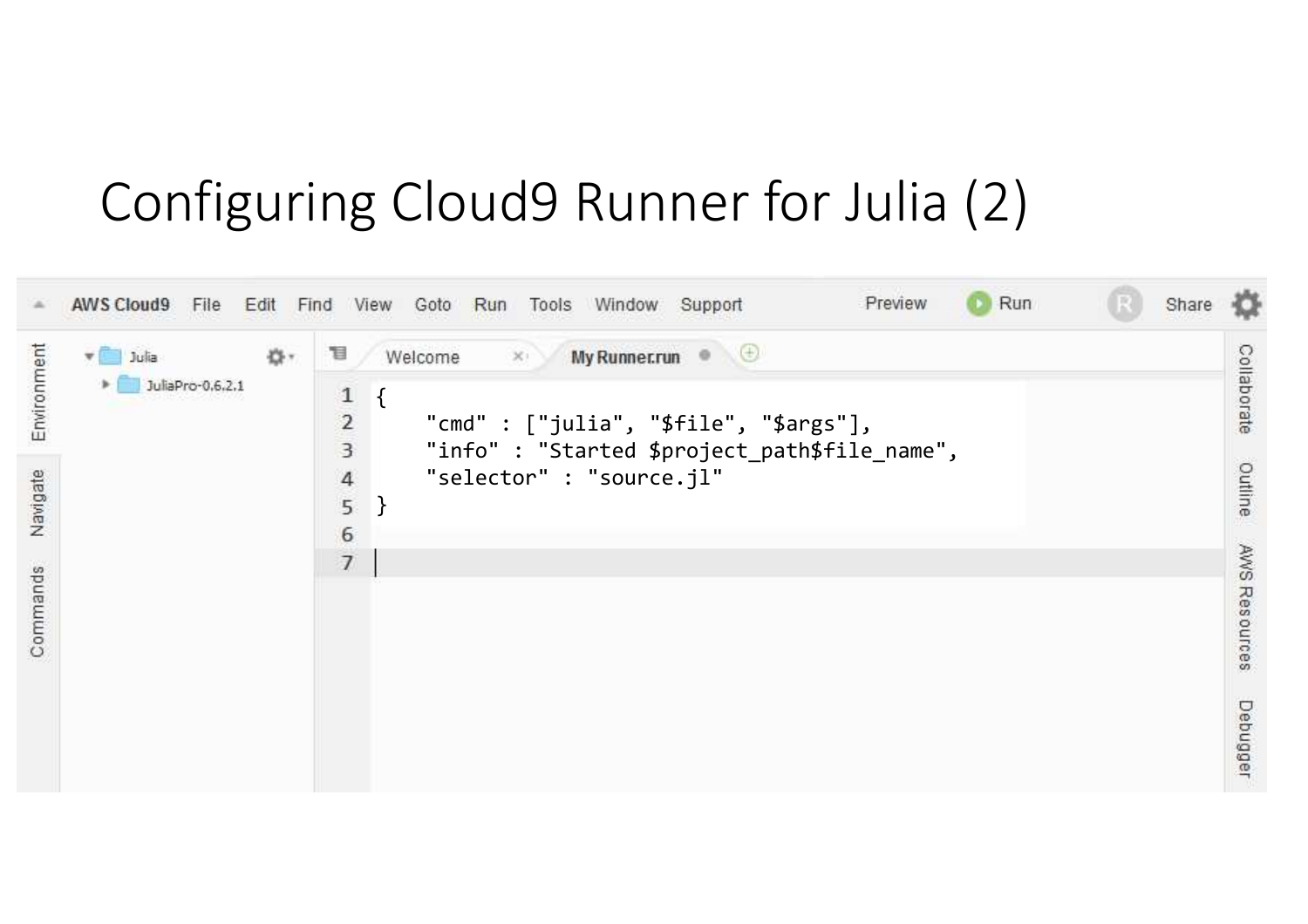## S3 containers (=buckets)

- Place to keep all your data in the cloud
- Data assigned to a region (e.g. Ohio)
- 99.999999999% durability (probability of keeping a file throughout a single year)
- 99.99% availability(time the filecan be accessed)
- Access types
	- bash
	- Directly from Julia

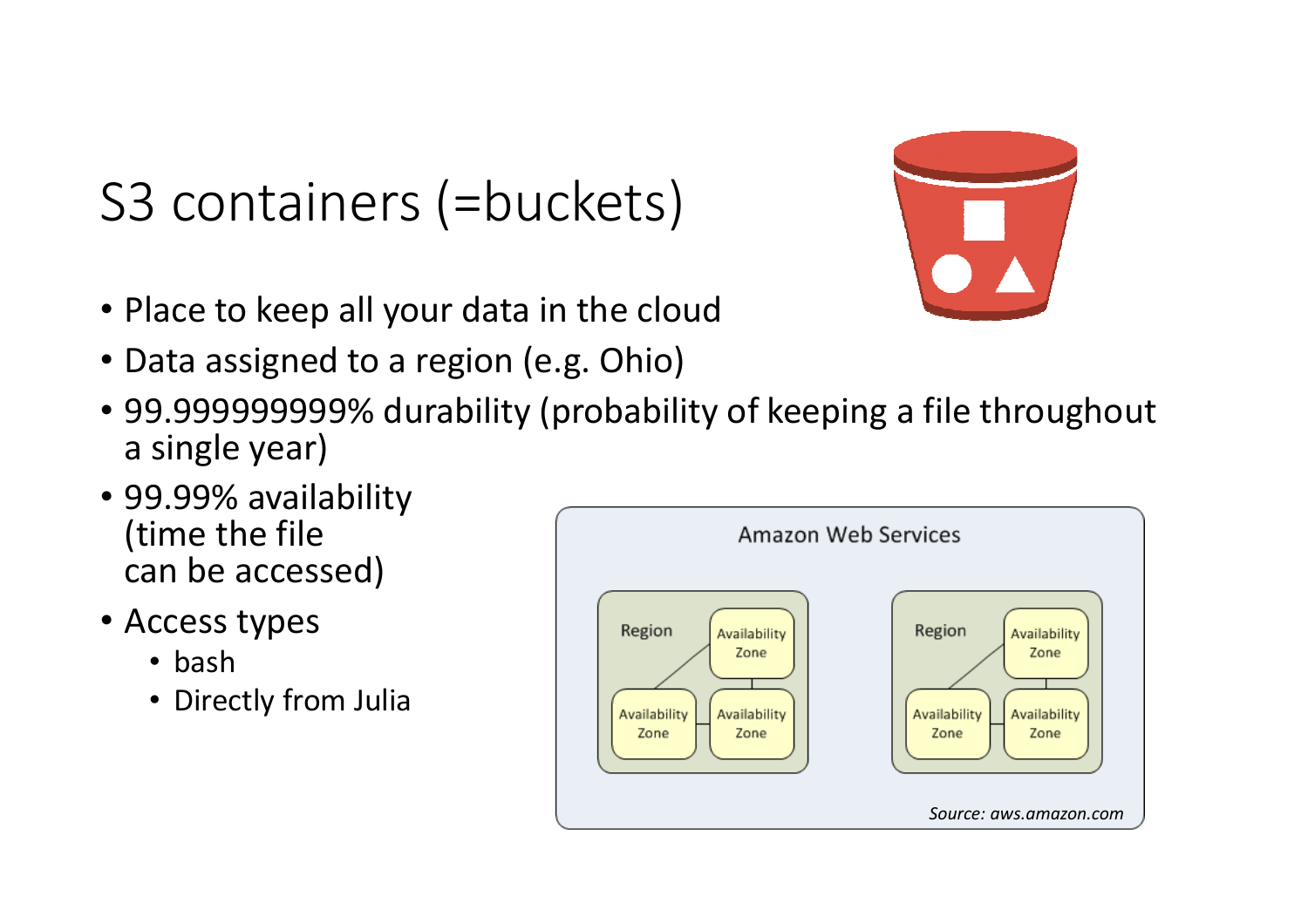#### S3 container access methods

- EC2 instance assumes a role
- The role has a policy attached to it

```
{"Version": "2012-10-17","Statement": |
                {
                        "Effect": "Allow",<br>"Action": [       "s3:ListBucket"     ],<br>"Resource": [ "arn:aws:s3:::szufel-julia"   ]
                },
{"Effect": "Allow",
"Action": [ "s3:PutObject", "s3:GetObject", "s3:DeleteObject"],
"Resource": ["arn:aws:s3:::szufel-julia/*" ]}]}<br>}
```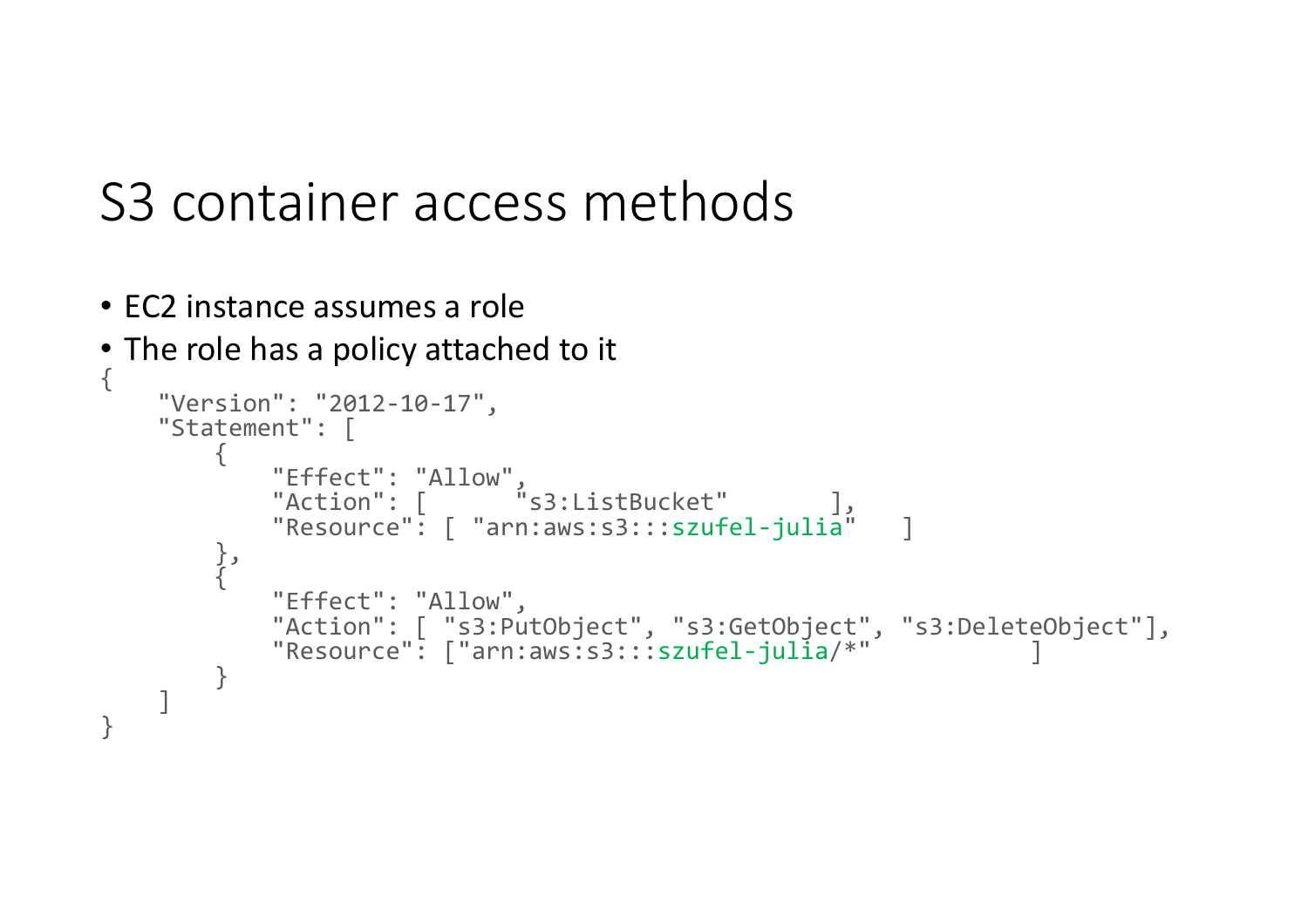#### Accessing data via awscli

• Installation

 sudo apt updatesudo apt install awscli

- Usage
	- List files:

```
aws --region us-east-2 s3 ls
```
• Send file

```

aws --region us-east-2 s3 cp local_file s3://bucket_name
/remote-file
```
• Get file to a local folder – do not forget the dot . at the end ! aws --region us-east-2 s3 cp s3://bucket\_name /remote-file .